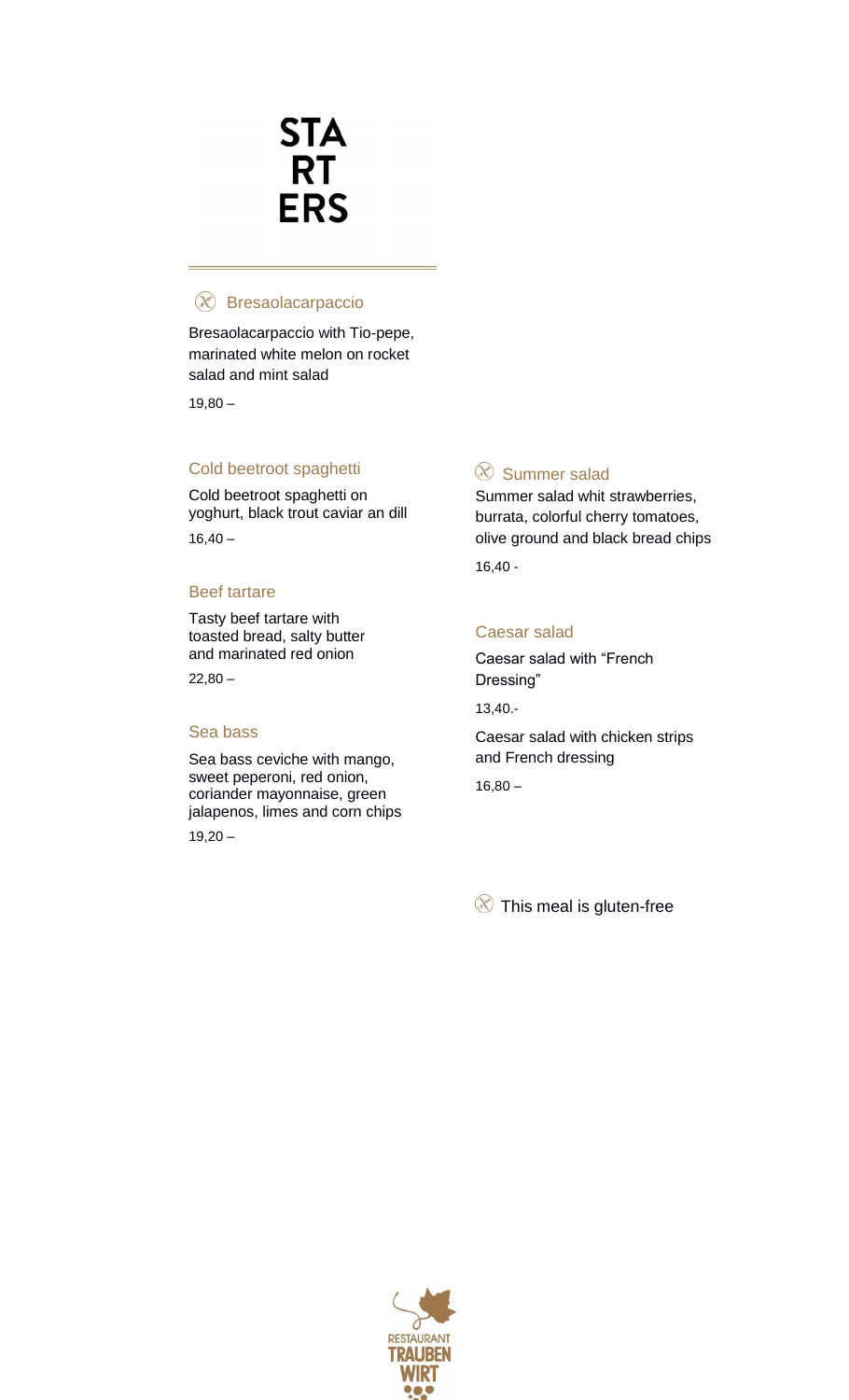



#### Consommé with dumplings

Consommé with Tyrolean Speck and liver dumplings  $10,60 -$ 

Potato leek soup

Cream soup of potato leek with mini herb dumplings and bacon chips

 $11,40 -$ 

#### Cold cucumber soup

Cold cucumber soup with baked vegetables "Krapfen" 11,20 -

<sup>8</sup> This meal is gluten-free

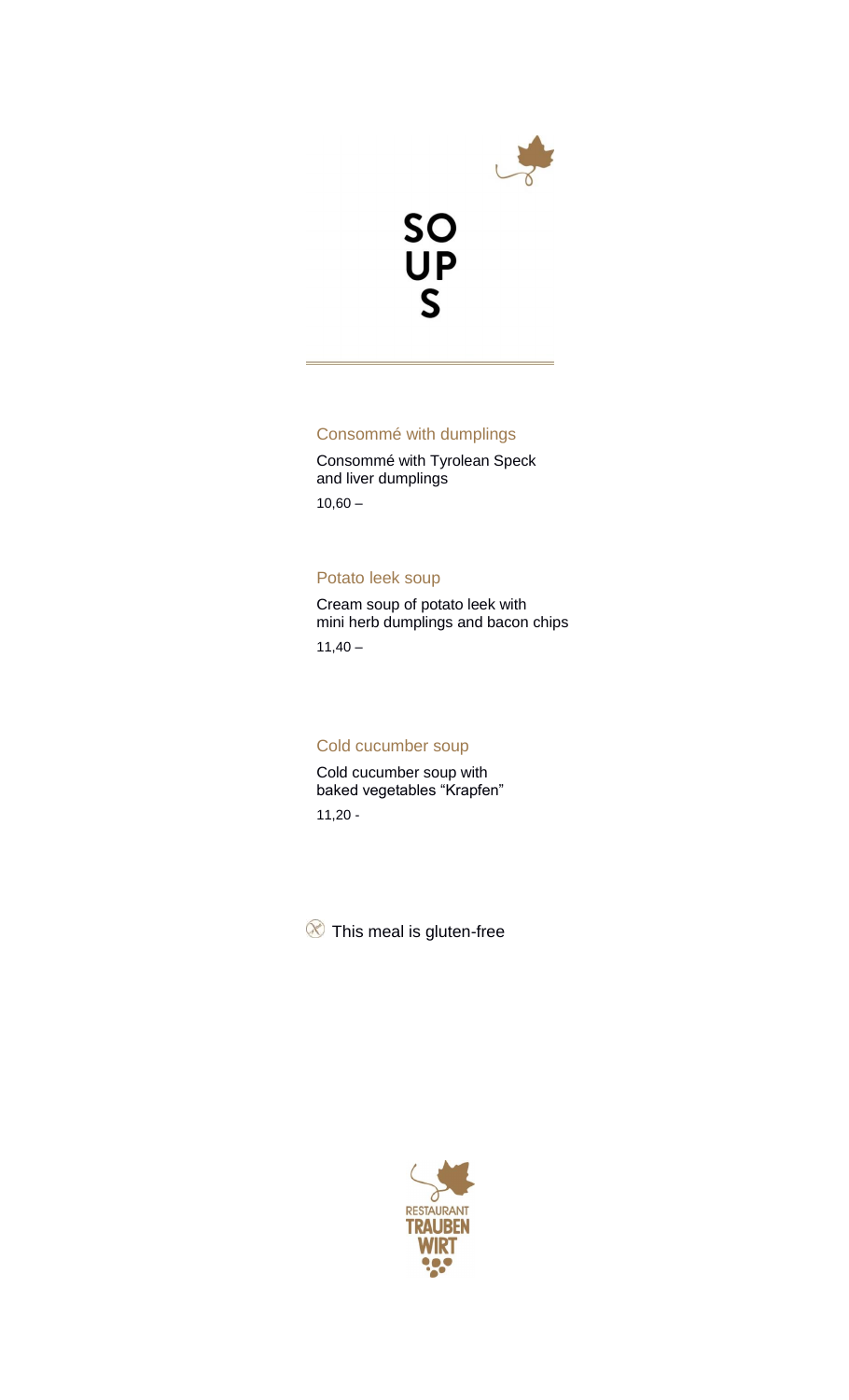## **WARM START ERS**

#### **Risottino**

Creamy Risottino with figs, culatello, balsamic vinegar and leek straw  $16,80 -$ 

#### Spinach dumplings

Spinach dumplings on spicy cabbage salad, sheep cheese and chives butter 15,40 -

#### South Tyrolean "Schlutzkrapfen"

Homemade Bioregional rye ravioli filled with spinach and ricotta, alpine cheese and pine nut butter 15,80 -

#### \*Spaghetti "alla chitarra"

Homemade "Spaghetti alla chitarra" with raw ham, cocktail tomatoes, fresh truffle and prosecco foam  $19,60 -$ 

#### Potato ravioli

Potato ravioli filled with mozzarella and basil on creme of date tomatoes and herb pesto 15,90 -

#### Laube Nr. 9

Maccheroni with meat ragout, hot salami, champignons, peperoni Lombardi, bechamel and herbes 14,80 -

#### **Cozze**

 $\otimes$  This meal is gluten-free

Cozze alla marinara with garlic bread 19,60 -

\* We can prepare this meal with gluten- free "spaghetti" for an extra charge of € 2,50.-

Warm starters can be ordered as a main course (bigger portion) for an extra charge of € 2,50.-

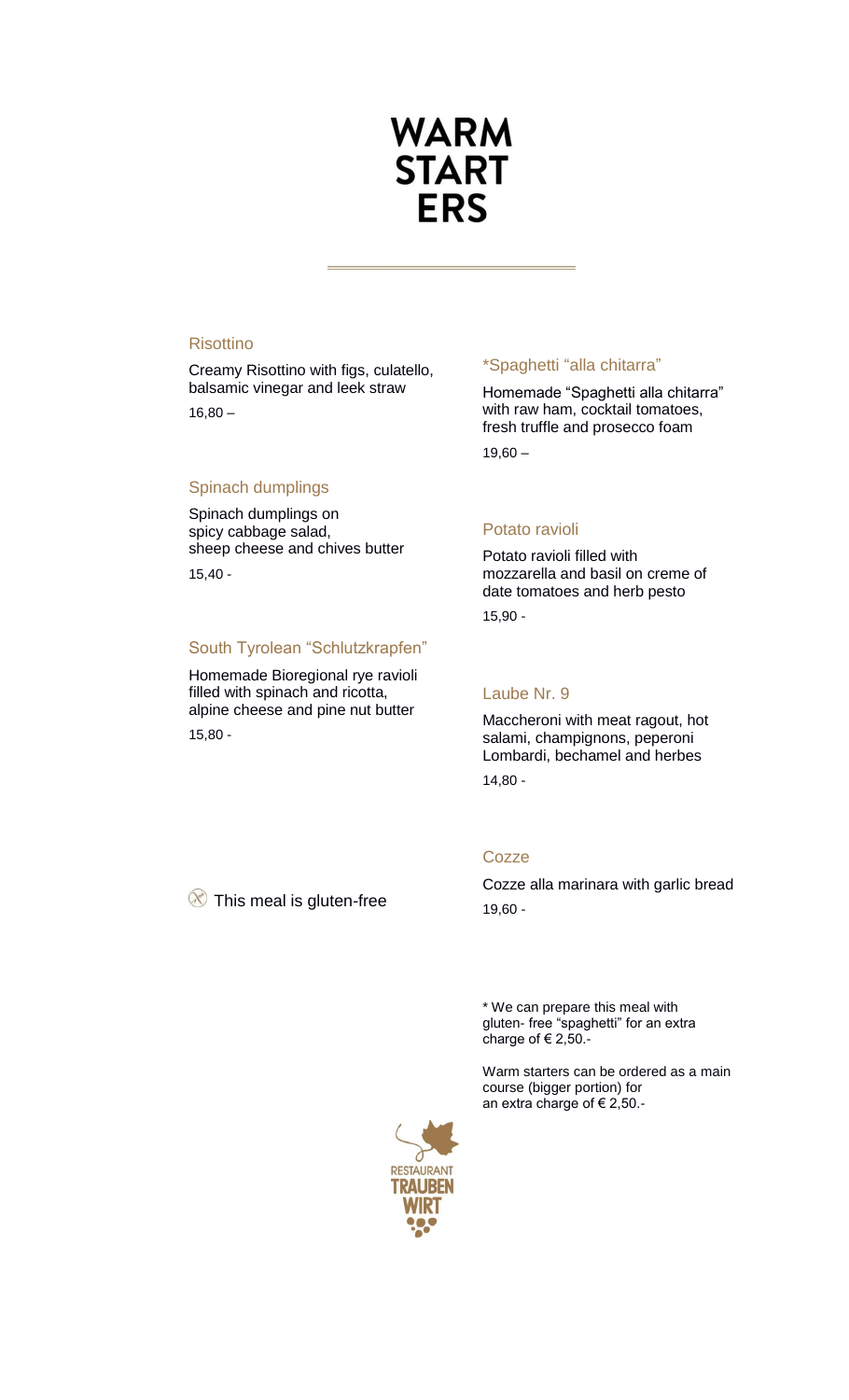

## **OUR CLASSIC DISHES**

#### Goulash of beef (about 15 min.)

Grandma's beef stew with speck dumplings

 $19,40 -$ 

#### **Wienerschnitzel**

In butter breaded veal cutlet with roasted potatoes and jam of cranberries

 $21.80 -$ 



### **FROM OUR WOOD-BUR-NING OVEN**

#### $\otimes$  Tagliata (about 180 gr)

Typical italian style grilled roastbeef of the american Black Angus served with marinated rocket salad and parmesan shavings

 $23.80 -$ 

#### Traube Steak (about 420 gr)

Marinated Rib-Eyesteak of the American Angus Beef served with potato blinis, sauces and zucchinis 48,80 –

## **MAIN COUR SF**

### The best of local beef in 2 courses

- 1. Beef entrails with cummel majo
- 2. Beef medaillon with bone marrow crost, red onion jam and baked potato gnocchi

29,80 -

### **Duck breast**

Roasted duck breast with lavender, fennel and peach

 $27,80 -$ 

#### Veal cheek

Veal cheek with 'La Ratte' potato cream, green asparagus, bear garlic and fried veal tongue  $25,60 -$ 

#### Salmon fillet

Salmon fillet with cous cous, guacamole and passion fruit  $26,30 -$ 

**8** This meal is gluten-free